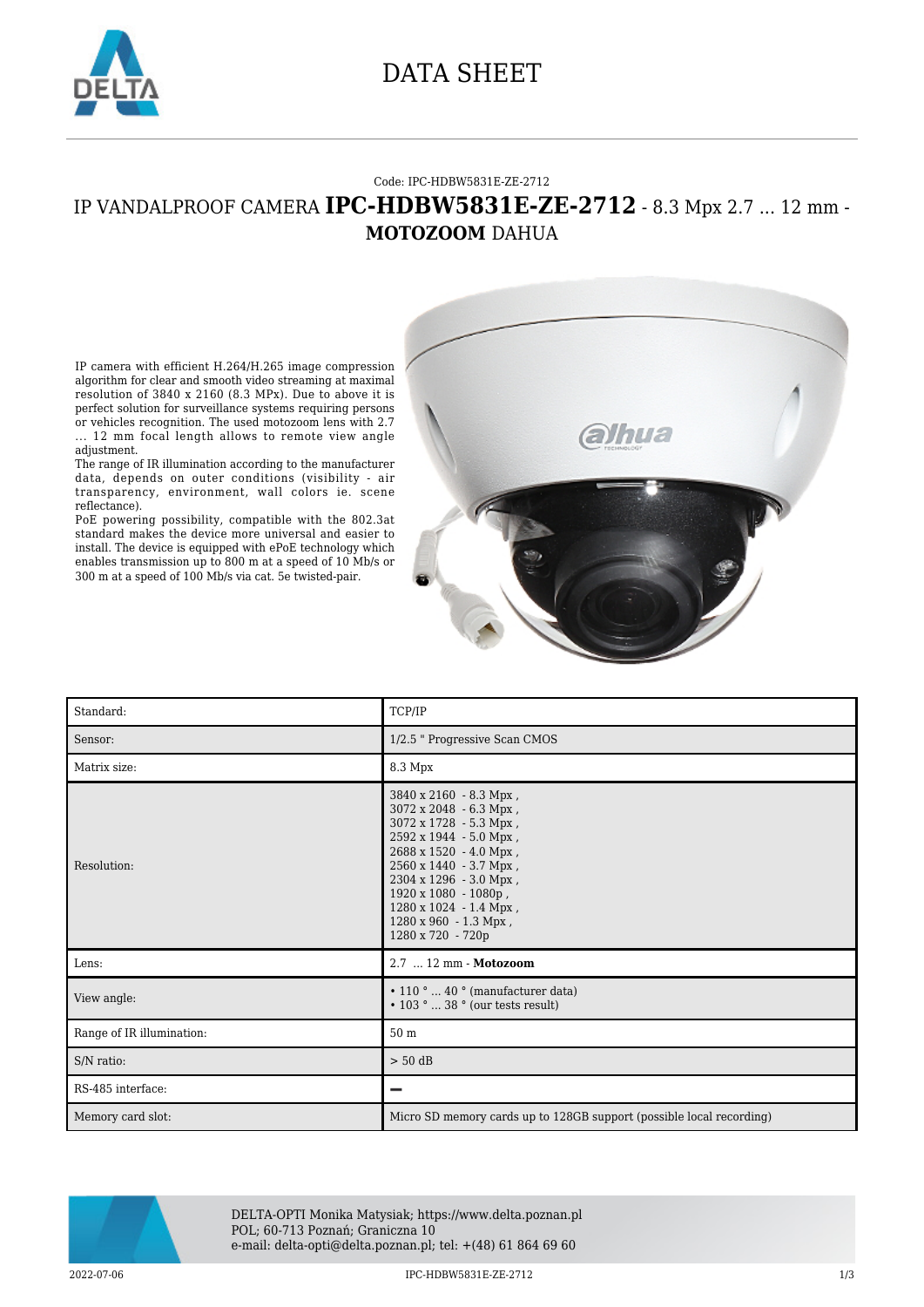

# DATA SHEET

| Image compression method:     | H.265 / H.264                                                                                                                                                                                                                                                                                                                                                                                                                                                                   |
|-------------------------------|---------------------------------------------------------------------------------------------------------------------------------------------------------------------------------------------------------------------------------------------------------------------------------------------------------------------------------------------------------------------------------------------------------------------------------------------------------------------------------|
| Alarm inputs / outputs:       | 1/1                                                                                                                                                                                                                                                                                                                                                                                                                                                                             |
| Audio:                        | • External microphone input<br>• Audio output<br>• Bi-directional audio streaming support<br>• Audio detection                                                                                                                                                                                                                                                                                                                                                                  |
| Bitrate:                      | 24  10240 kbps @ H.264<br>14  9984 kbps @ H.265                                                                                                                                                                                                                                                                                                                                                                                                                                 |
| Network interface:            | 10/100 Base-T (RJ-45)                                                                                                                                                                                                                                                                                                                                                                                                                                                           |
| Network protocols:            | HTTP, HTTPS, TCP, ARP, RTSP, RTP, UDP, SMTP, FTP, DHCP, DNS, DDNS, PPPoE,<br>IPv4/IPv6, QoS, UPnP, NTP, Bonjour, 802.1x Radius, Multicast, ICMP, IGMP, SNMP                                                                                                                                                                                                                                                                                                                     |
| <b>WEB</b> Server:            | Built-in, Web Viewer                                                                                                                                                                                                                                                                                                                                                                                                                                                            |
| Max. number of on-line users: | 20                                                                                                                                                                                                                                                                                                                                                                                                                                                                              |
| ONVIF:                        | 16.12                                                                                                                                                                                                                                                                                                                                                                                                                                                                           |
| Main stream frame rate:       | 15 fps @ 8.3 Mpx<br>20 fps @ 6.3 Mpx<br>25 fps @ 5.3 Mpx                                                                                                                                                                                                                                                                                                                                                                                                                        |
| Mobile phones support:        | Port no.: 37777 or access by a cloud (P2P)<br>• Android: Free application DMSS<br>• iOS (iPhone): Free application <b>DMSS</b>                                                                                                                                                                                                                                                                                                                                                  |
| Main features:                | • Motozoom lens - Controlling from browser, NVR or software<br>• 3D-DNR - Digital Noise Reduction<br>• WDR - Wide Dynamic Range<br>• ICR - Movable InfraRed filter<br>• BLC - configurable Back Light Compensation<br>• HLC - High Light Compensation (spot)<br>• IVS analysis : crossing the line (tripwire), scene changing, intrusion,<br>abandoned/missing object, face detection<br>• Audio detection<br>• Day/Night mode (color/b&w/auto)<br>• Configurable Privacy Zones |
| Power supply:                 | $\cdot$ ePoE,<br>• PoE $(802.3at)$ ,<br>• 12 V DC / 1250 mA,<br>$\cdot$ 24 V AC / 630 mA                                                                                                                                                                                                                                                                                                                                                                                        |
| Power consumption:            | $\leq$ 15 W                                                                                                                                                                                                                                                                                                                                                                                                                                                                     |
| Housing:                      | Dome - Metal                                                                                                                                                                                                                                                                                                                                                                                                                                                                    |
| Color:                        | White                                                                                                                                                                                                                                                                                                                                                                                                                                                                           |
| "Index of Protection":        | IP67                                                                                                                                                                                                                                                                                                                                                                                                                                                                            |
| Vandal-proof:                 | IK10                                                                                                                                                                                                                                                                                                                                                                                                                                                                            |
| Operation temp:               | $-30$ °C $\ldots$ 60 °C                                                                                                                                                                                                                                                                                                                                                                                                                                                         |
| Weight:                       | $0.88$ kg                                                                                                                                                                                                                                                                                                                                                                                                                                                                       |
| Dimensions:                   | Ø 159 x 118 mm                                                                                                                                                                                                                                                                                                                                                                                                                                                                  |
| Supported languages:          | English, Polish                                                                                                                                                                                                                                                                                                                                                                                                                                                                 |
| Manufacturer / Brand:         | <b>DAHUA</b>                                                                                                                                                                                                                                                                                                                                                                                                                                                                    |